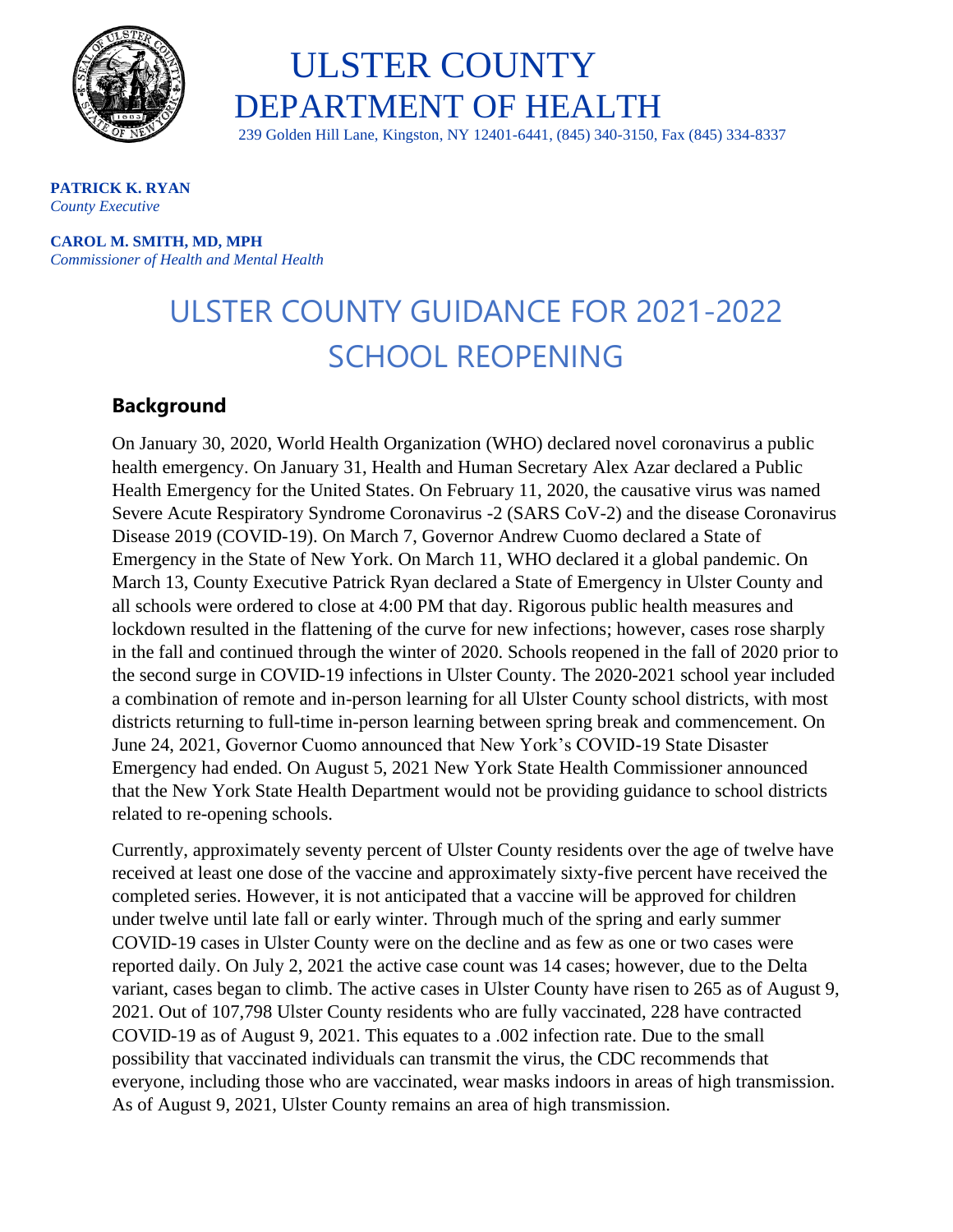## **Ulster County Guidance**

- All school districts should follow the CDC guidance for COVID-19 Prevention in K-12 Schools found at [https://www.cdc.gov/coronavirus/2019-ncov/community/schools](https://www.cdc.gov/coronavirus/2019-ncov/community/schools-childcare/k-12-guidance.html)[childcare/k-12-guidance.html](https://www.cdc.gov/coronavirus/2019-ncov/community/schools-childcare/k-12-guidance.html) and NYSED Health and Safety Guide for the 2021-2022 School Year found at [http://www.nysed.gov/common/nysed/files/programs/back](http://www.nysed.gov/common/nysed/files/programs/back-school/nysed-health-and-safety-guide-for-the-2021-2022-school-year.pdf)[school/nysed-health-and-safety-guide-for-the-2021-2022-school-year.pdf](http://www.nysed.gov/common/nysed/files/programs/back-school/nysed-health-and-safety-guide-for-the-2021-2022-school-year.pdf)
- Taking into consideration the importance of in-person learning to both the mental and social well-being of children and their development, we strongly recommend a return to 5 days a week full-time in-person learning for all students.
- Based on the current CDC guidance, all individuals (faculty, staff, students, and contractors) should be required to wear masks at all times inside school buildings regardless of vaccination status. Mask breaks should be offered to students throughout the day. Masks are not required while eating and seated but should be worn at other times in the cafeteria.
- Social distancing of 3 feet should be considered, where feasible.
- Provide physical guides, such as tape on floors or sidewalks and signs on walls, to ensure that staff and students remain at least 3 feet apart in lines and at other times (e.g. guides for creating "one-way routes" in hallways).
- Create distance between children on school buses (e.g., seat children one child per row, skip rows) when possible. If this distancing is not possible, windows should be open at all times. All children and staff must always wear masks while on the bus.
- Ensure all spaces are properly ventilated. Proper ventilation can be accomplished through various strategies, which include but are not limited to, moving fresh air into the building through open doors and windows, using fans and air conditioning units in each classroom to circulate the air, standalone air purifiers, or retrofitting HVAC systems.
- Intense preparation should take place prior to school reopening to ensure that all feasible, practical, and acceptable mitigation measures are in place. Other than those listed in this document, such measures include handwashing and respiratory etiquette, cleaning and maintaining healthy facilities, contact tracing in combination with isolation and quarantine in coordination with the Ulster County Health Department, and encouraging sick faculty, staff, and students to stay home
- It is also critically important to develop strategies that can be quickly revised and adapted, depending on the level of viral transmission in the school and throughout the community, as this may change rapidly. This includes the ability for schools to switch to remote learning as necessary.
- Continued use of health screening for any individual entering the buildings is recommended.
- Faculty and staff who do not provide proof of vaccination should be required to participate in weekly screening testing for COVID-19. All faculty and staff should be encouraged to participate in regular screening testing for COVID-19 regardless of vaccination status.